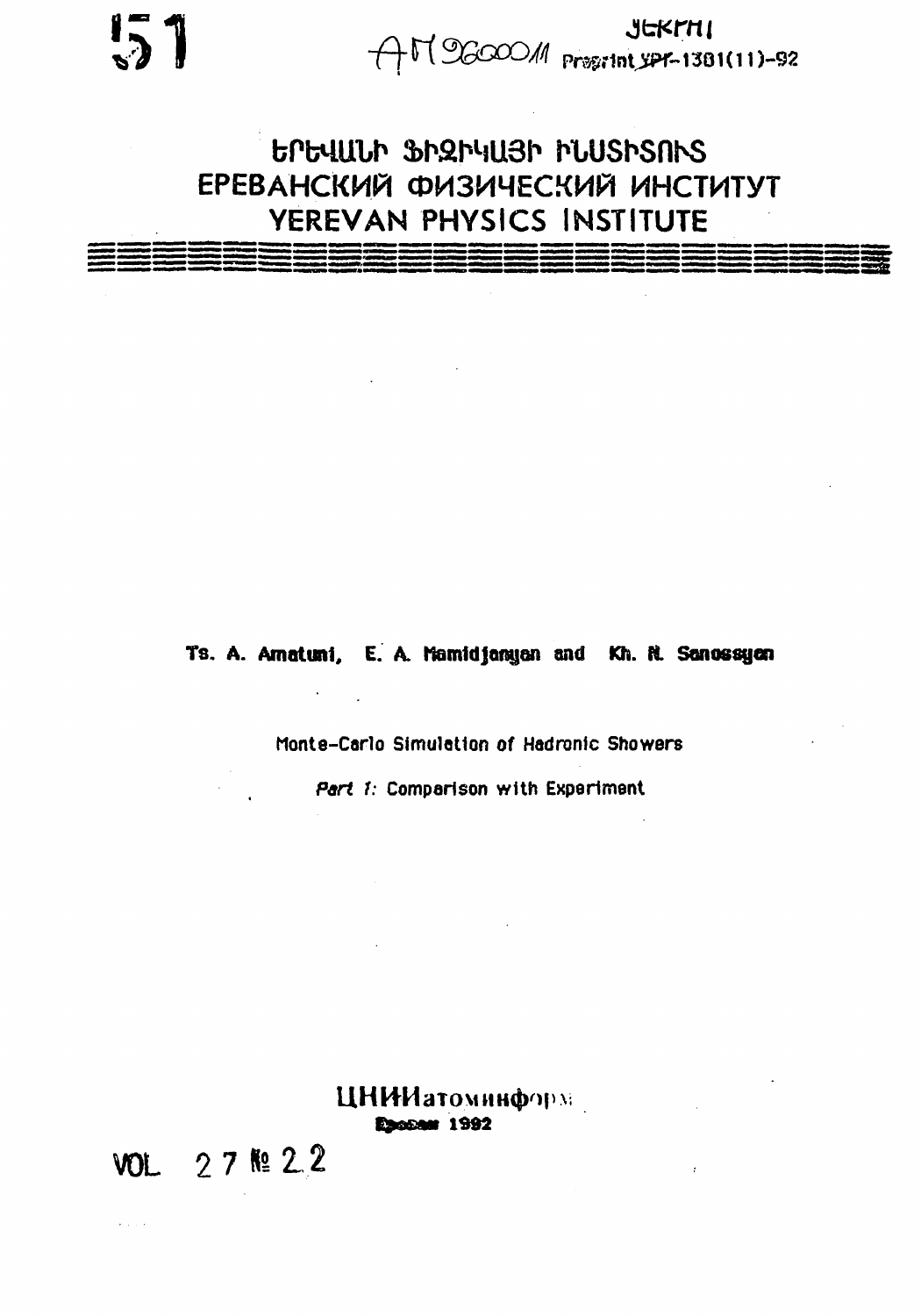Նախնատիպ ԵՖԻ-1381(11)-92

# 6. U. UUUSANLA, E. U. UUUTQULGUL, W. L. UULAUSUL

#### ՀԱԴՐՈՆԱՅԻՆ ՀԵՂԵՂՆԵՐԻ ԽԱՂԱՐԿՈՒՄԸ ՄՈՆՏԵ-ՔԱՐԼՈ ԵՂԱՆԱԿՈՎ

# UUU 1. MARS 10 DMU4Ph ՀԱՇՎԱՐԿՆԵՐԻ ՀԱՄԵՍԱՏՈՒԹՅՈՒՆԸ ԳԻՏԱՓՈՐՁԵՐԻ ԱՐԴՅՈՒՆՔՆԵՐԻ ՀԵՏ

**MARS10** ծրագրով [1] խաղարկված են հադրոնային **հեղեղներ եւ կատարված են համեմատություններ բար**ձր արագացուցչային տարբեր գիտափորձերի ԷՆերգիայի արդյունքների հետ։ Դիտվել են գիտափործերի եւ խաղարկման wnn in the tab ph put has withing the MARS10-t wn up to him with միջոց է ճաղոռնային ճեղեղների միջին բնութագրիչների թվային fibungned wu find wp:

#### ԵՐԵՎԱՆԻ ՖԻԶԻԿԱՑԻ ԻՆՍՏԻՏՈՒՑ

ԵՐԵՎԱՆ 1992

ry 1



Цеятральный каучно-ксследовательский миститут ниформации и технико-экономических исследований по атомной наукс a rexuane (QRNMarcmungopa) 1992 r.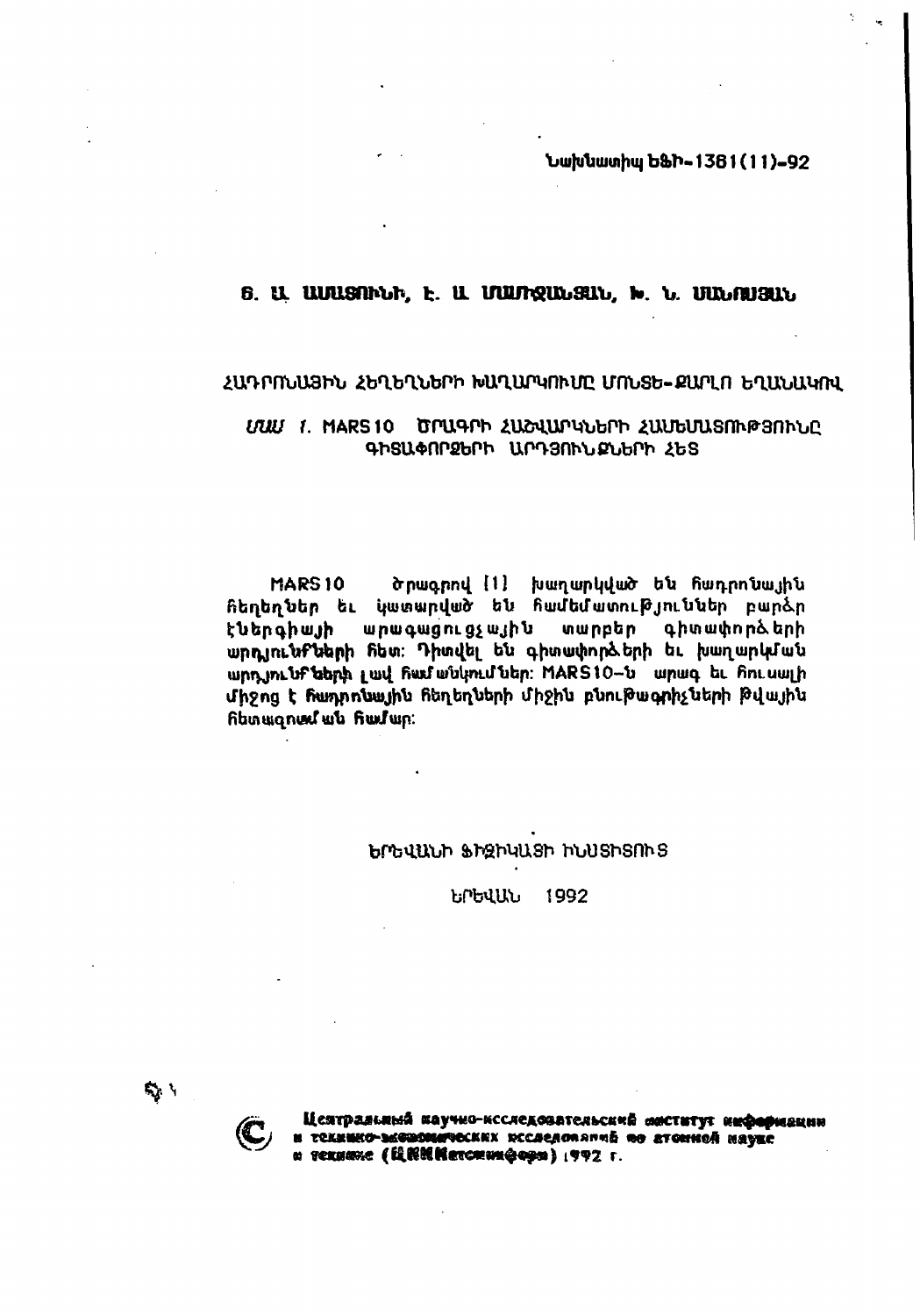#### 1 Introduction

In the first part of this work we consider the compartson of results obtained ha ine minds hous with axperimental dete. In the white distribution from the control of the complete of the second constants cattrimatric devices which are sporating or under constant are a the matri-"ev change range. It is weeks to actual. generalizació el hadroeia shamans in condensad modiune cur the holp of HARS, under the considered and discusses that reference [1]. closs the recurse of other authors, with the publicdurachstrating the coulday of these codes. These ore both duration in etic integre premier and the begronic showers which ere in  $\sim 10^{-4}$ agmemont. A diom me is allegable obtained using three  $\sim$  10  $\mu$ the promotion of the collection of the CAMED (12) and there vibren art district in the same decision crobiams of stratoralora, in massa associativano (B). The duarism for comporteds and the Grain abov common to the output of codes: the star benefit, Olde and the energy asposition for As it is continuate a set the law results appeared wets that conditions and even a write showng rung. This is grating on a the voine: different nearer emplacion and transport actempt

The pode was written by their Hommon in mid 70-100 has the oxtensively modified and feature by the HEP (Serpushers forthe post years. A weighted hants-Carlo signifilm is used in the they only the everage energeteristics of the shower can be to some Typical computing times are of the order of an hour ever logerithmically with the incident energy.

The purpose of the present work was mostly to family in ourselves with the MARS10 code in practice. We have simulated and calorimetric experiments on the accelerators and made compared of the results.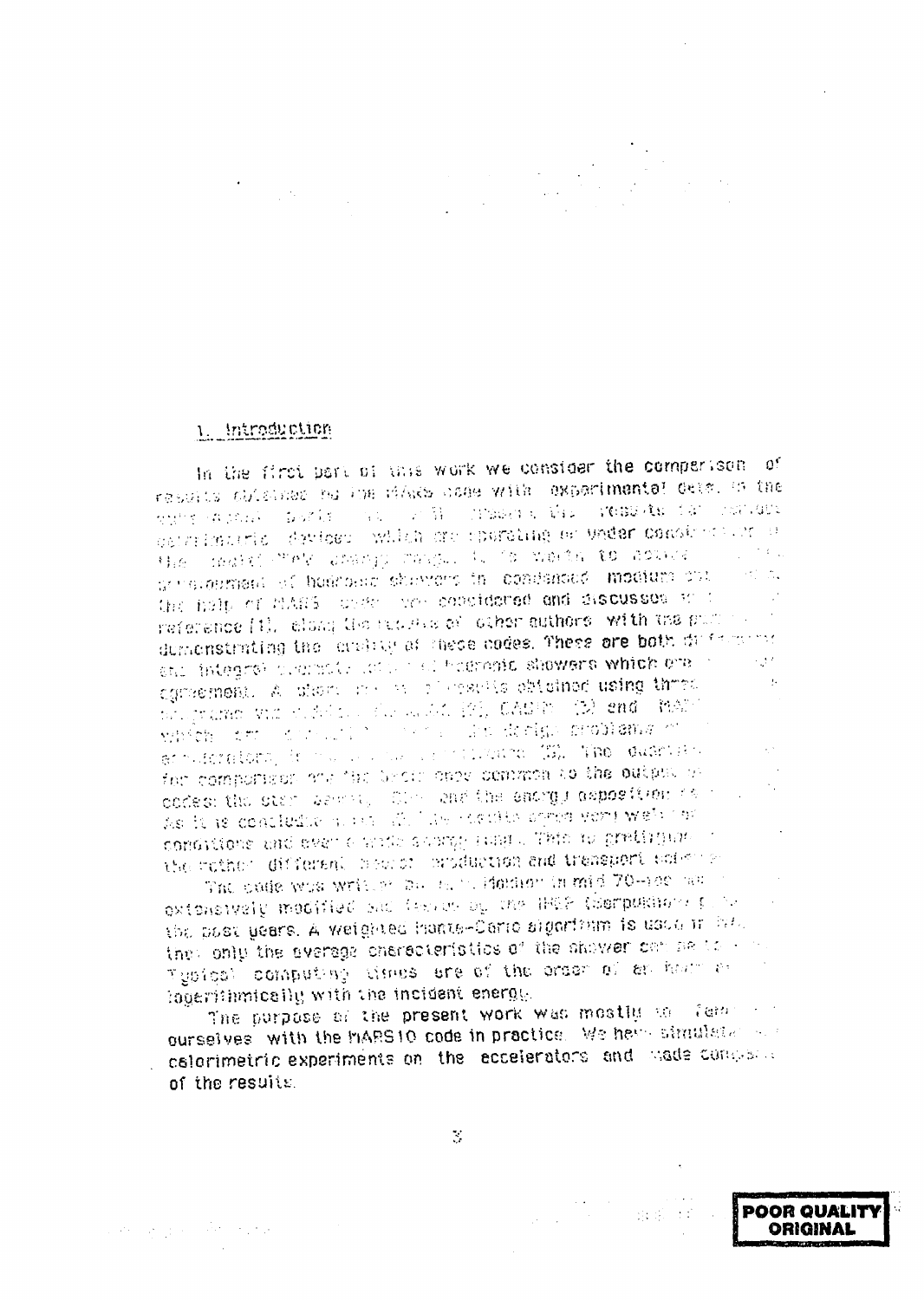#### 2. The Prototype of CHARM Calorimeter [6.7]

The layout of the calorimeter is given in fig. 1 (see ref.-s [6.7] for details). We have calculated pion induced longitudinal shower profiles in a Marble/Al/scintillator sandwich with a geometry corresponding to that presented in fig. 1. The experimental[7] and the calculated shower profiles for 1, 2, 3, 5 and 6GeV pion induced showers are given in fig. 2. As it is seen from the figures the agreement is quite good.

#### 3. The CDHS Calorimeter Prototype [8]

This is an Iron/Scintillator total absorption calorimeter. Figure shows the details of it's structure (see ref.[8]). We have पु । calculated the development of hadronic showers initiated by 10GeV piens for 10, 20 and 30MeV energy cutoffs. The comparison between the experimental[8] and calculated shower profiles is shown in fig. 4. it can be seen, that the shower attenuation slope depends on this cuteff value. For 30MeV cutoff the agreement with the experimental dete is satisfactoru.

 $\mathbb{R}^n$ 's worthwhile to mention that the value of the energy cutoff is to be adjusted empirically. There is no simple and direct connection between this Monte-Carlo cutoff and the actual cutoff imposed by the detection system.

#### $\approx$  The HEAD Calorimeter  $[9, 10]$

This was a Tungsten/Scintillator sandwich calorimater decrement for Mission A of HEAO.The proteigne was exposed to particle centre of SLAC and FRAL. The errongement of the opporatus in the experiment of SLAC is shown schemotically in tig. 5(for a detailed)  $t$  description see ref.  $(11,12)$ ). The overage number of equivalent  $\gamma$ articles has been calculated for 5, 10 and 1960V/c pion induced cascades. The comparison of our Monte-Carlo results with the experimental data in units of the average energy loss of seawlevel  $\alpha$ cani roy muons if presented in fig. 6 Ac ii it seen from the impure the squadment is good.

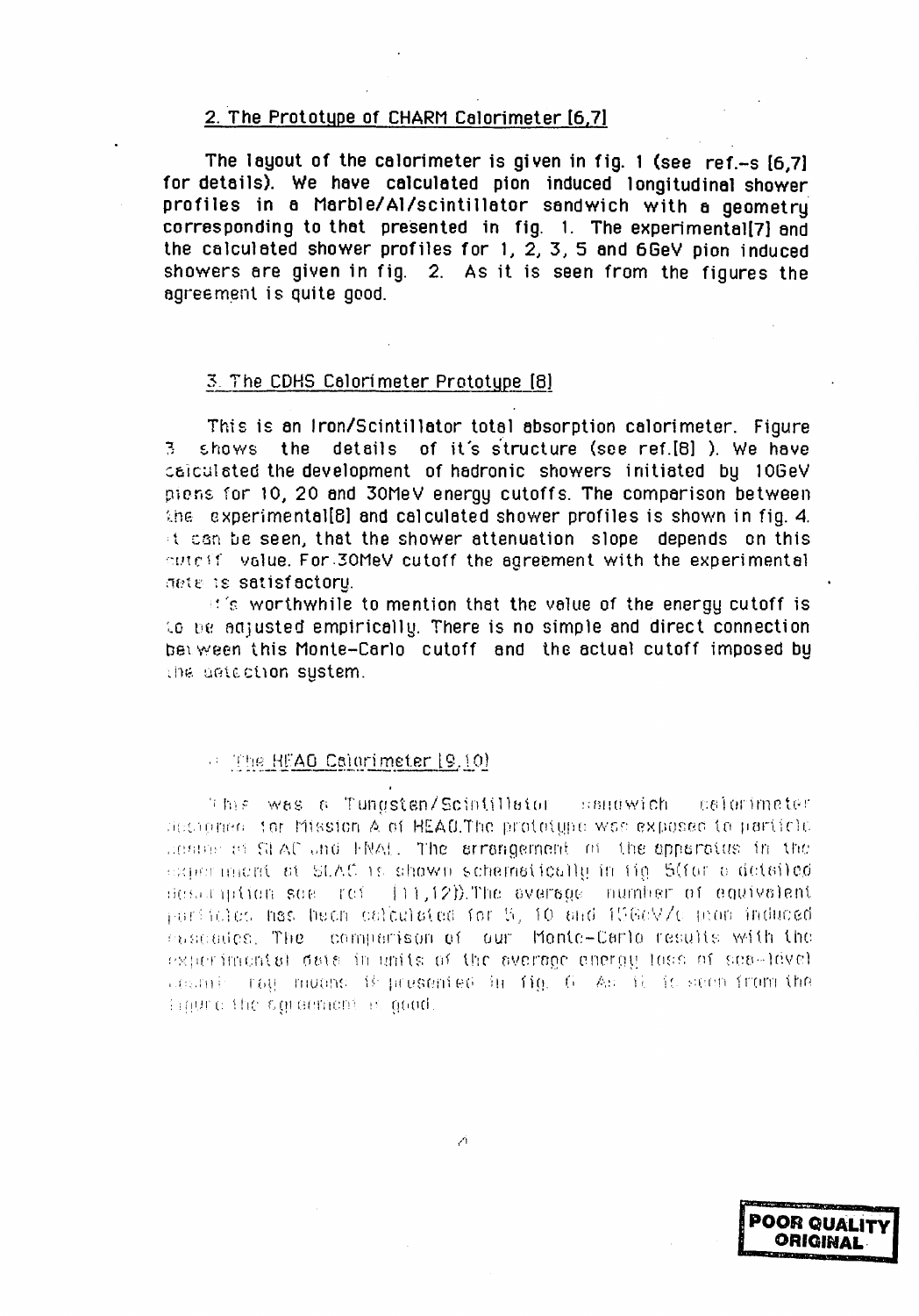# 5. The Prototype of an Iron/Scintillator Sampling Total Absorption Detector for Neutrino Experiments at FNAL [13, 14]

The schematic view of the scaled-down calorimeter is shown fig. 7. The experimental data[13,14] was obtained with a in. momentum and sign selected secondary beam, which at energies above 100GeV was primarily composed of hadrons(mostly protons and pions for positive sign selection and mostly pions for negative sign selection) with a small muon contamination.

In our Monte-Curlo calculation we used protons and positive pions with equal weight to simulate the case with positive hadrons and a pure beam of negative pions to simulate the negative hadrons. Proton and pion cascades do not differ drastically at high energies and the kaon contamination of the beam is supposed to be negligible, so this assumption is valid.

The fractional energy depositions along the calorimeter depth for 100, 200 and 250GeV negative hadrons are given in fig. 8, and that for 150 and 2006eV positive hadrons in fig. 9. The agreement with the experimental data[13,14] is satisfactory.

# 6. Iron and Lead Sandwiched with X-Ray Films [15]

The X-ray film chambers were exposed in the 300GeV proton beam at CERN(15). The schematic view of the chamber is shown in fig. 10(see ref. [15] for details).

Our calculations of the longitudinal development of 300GeV proton induced cascades in the iron absorber are in a good egreement with the experimentel curves from ref. [15], which are given in fig. a). There is a disagreement between the calculated and the  $11$ experimental profiles for 300GeV proton induced cascades in lead absorber(see fig. 11 b)). As it can be seen from the figure the Monte-Carlo curve is sustainationly higher be a factor of about i.3. Veriation of the monte-Certo energy outoff from 10MbV to SGeV does not change the situation

The leteral development of the sense cesosder work are. The calculated and the experimentally measured analuses. longitudinel profiles for various distances from the shower self at: given and published spearber) end fig. 13(lego absorber), Henriels, the Monis-Carls result, are in good soresman? with the experiments dout for the case of the mon apsorber, when for the lead dustriber the agreement is unsatisfactory. This circumstance to sise noted by the suthors of ref. [16] using a different Monte-Carlo code

 $\overline{5}$ 

 $\mathcal{L}^{\mathcal{A}}(\mathcal{D}^{\mathcal{A}}(\mathcal{D}^{\mathcal{A}}(\mathcal{D}^{\mathcal{A}}(\mathcal{D}^{\mathcal{A}}(\mathcal{D}^{\mathcal{A}}(\mathcal{D}^{\mathcal{A}}(\mathcal{D}^{\mathcal{A}}(\mathcal{D}^{\mathcal{A}}(\mathcal{D}^{\mathcal{A}}(\mathcal{D}^{\mathcal{A}}(\mathcal{D}^{\mathcal{A}}(\mathcal{D}^{\mathcal{A}}(\mathcal{D}^{\mathcal{A}}(\mathcal{D}^{\mathcal{A}}(\mathcal{D}^{\mathcal{A}}(\mathcal{D}^{\mathcal{A$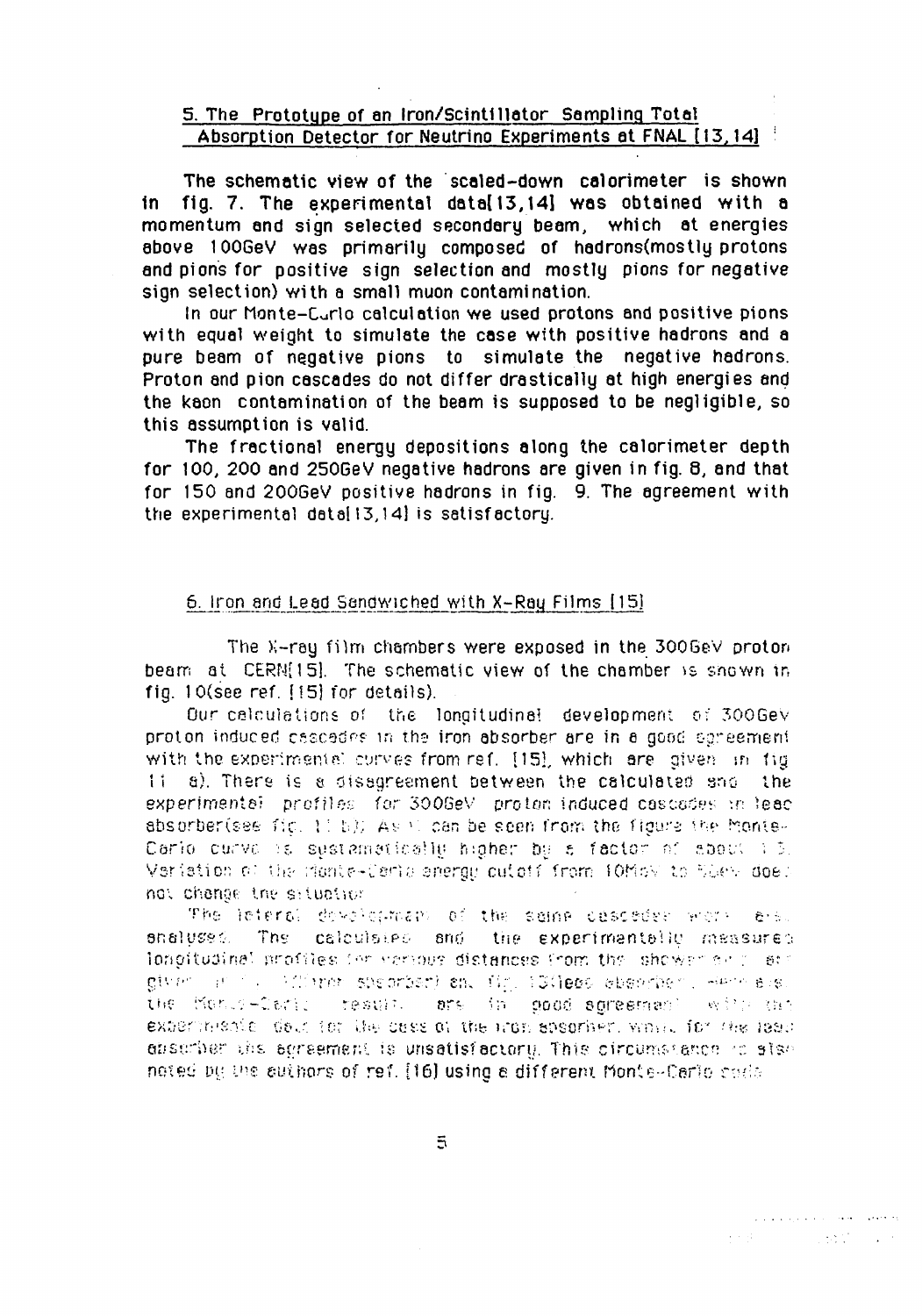# 7. CONCLUSION AND ACKNOWLEDGEMENTS

The comparison of the experimental data and the results obtained using MARS10 code shows good agreement. MARS10 is a fast and reliable instrument for numerical studies of the average characteristics of hadronic shawers.

We would like to thank N. Mokhov and A. Uzunuan from 排影到Serpukhov) who mede evailable for us the 10-th version of MARS. We would like to thank also our numerous friends and collegeuss from the Cosmic Ray Department of YerPi for many useful and stimulating discussions. Last but not least, our acharacterigements go also to A. Adjemyon, N. Akopov and H. Remetiunaen from the YerPI computer center.

We would like to express our deep gratitude to Archbishop. terewin Nersissian - Primate of the Araratyan Patriorchel Diocese for the kind permission to use the text processing utilities of the **From the Church Youth Organization.**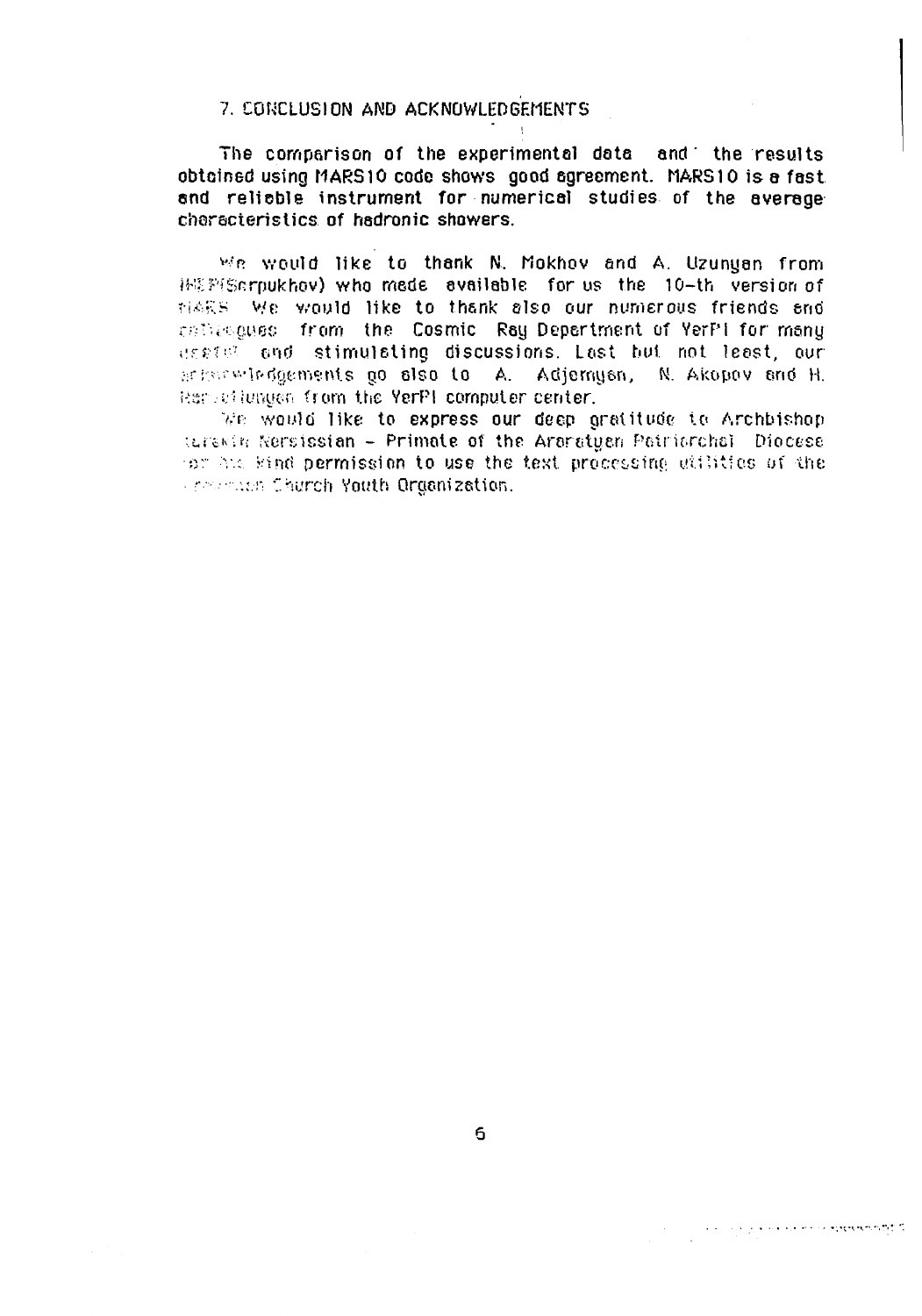



Ñ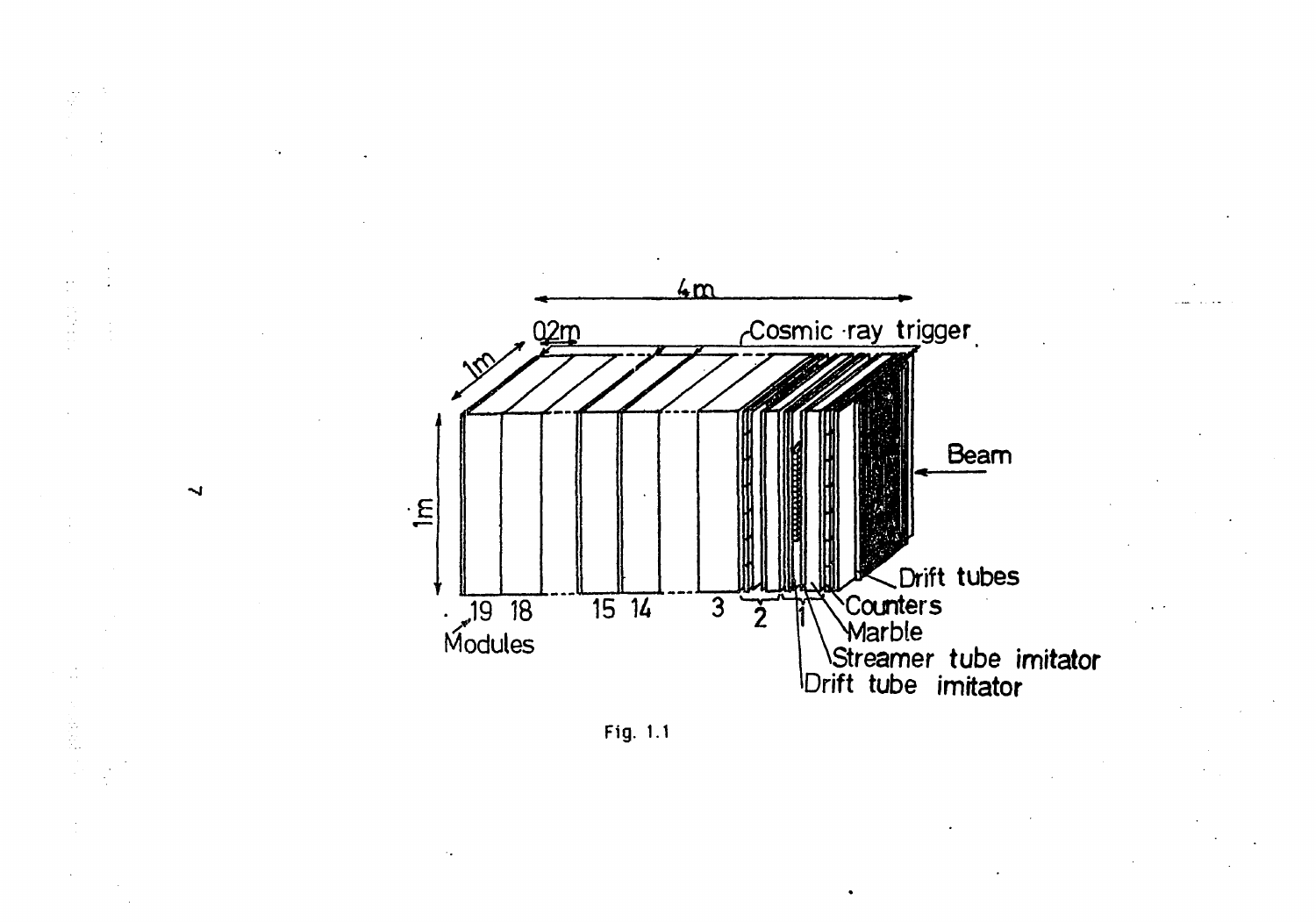

 $\overline{\theta}$ 

 $\bar{\gamma}$  $\mathcal{L}_{\rm{max}}$  $\mathcal{L}^{\text{c}}_{\text{c}}$  ,  $\mathcal{L}^{\text{c}}_{\text{c}}$  ,  $\mathcal{L}^{\text{c}}_{\text{c}}$  ,  $\mathcal{L}^{\text{c}}_{\text{c}}$  ,  $\lambda$  and  $\lambda_{\rm max}$  $\frac{1}{2}$  .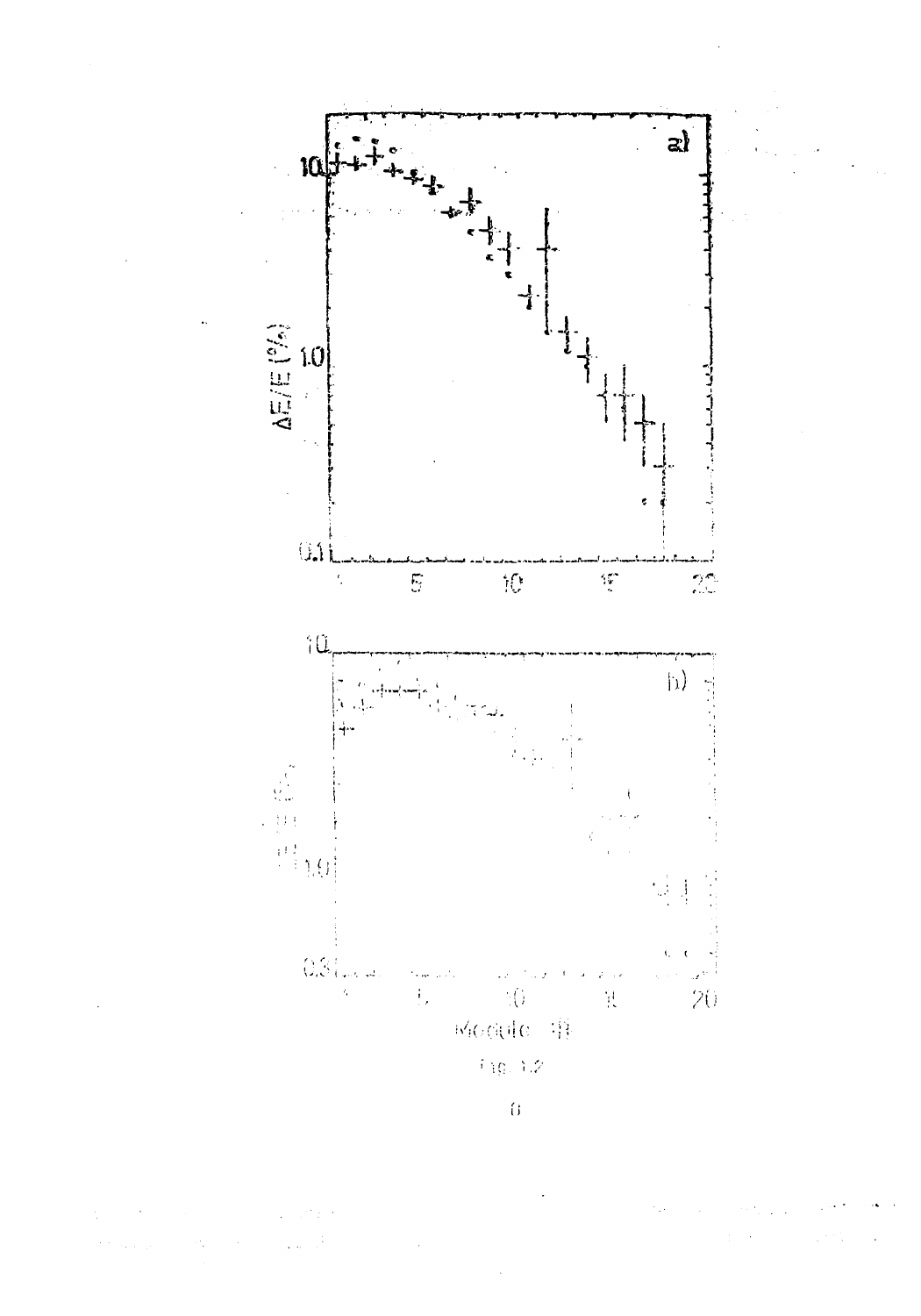

9

 $\mathcal{O}(\sqrt{N})$ 

55 M.Y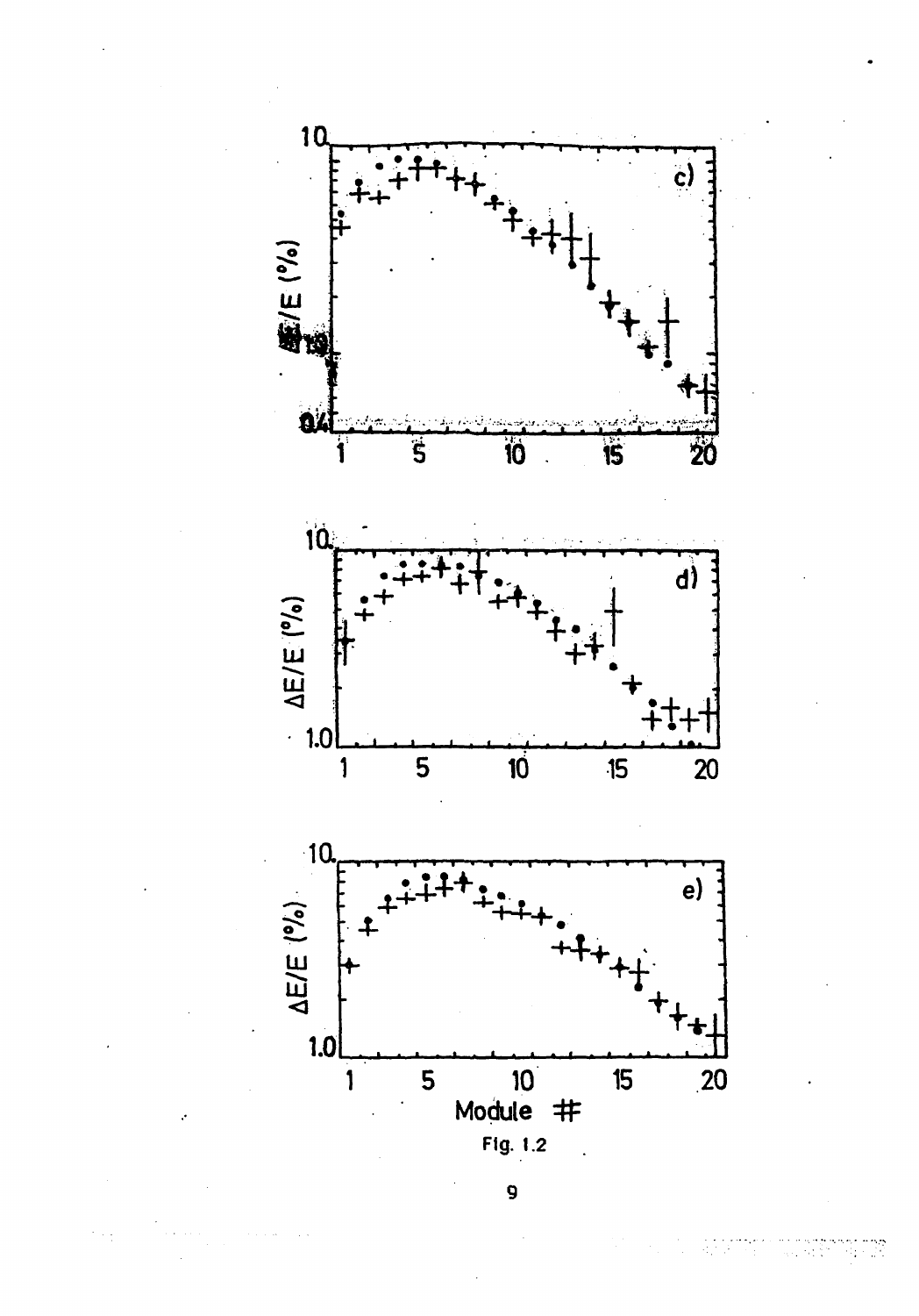



 $\vec{\circ}$ 

 $\frac{1}{2}$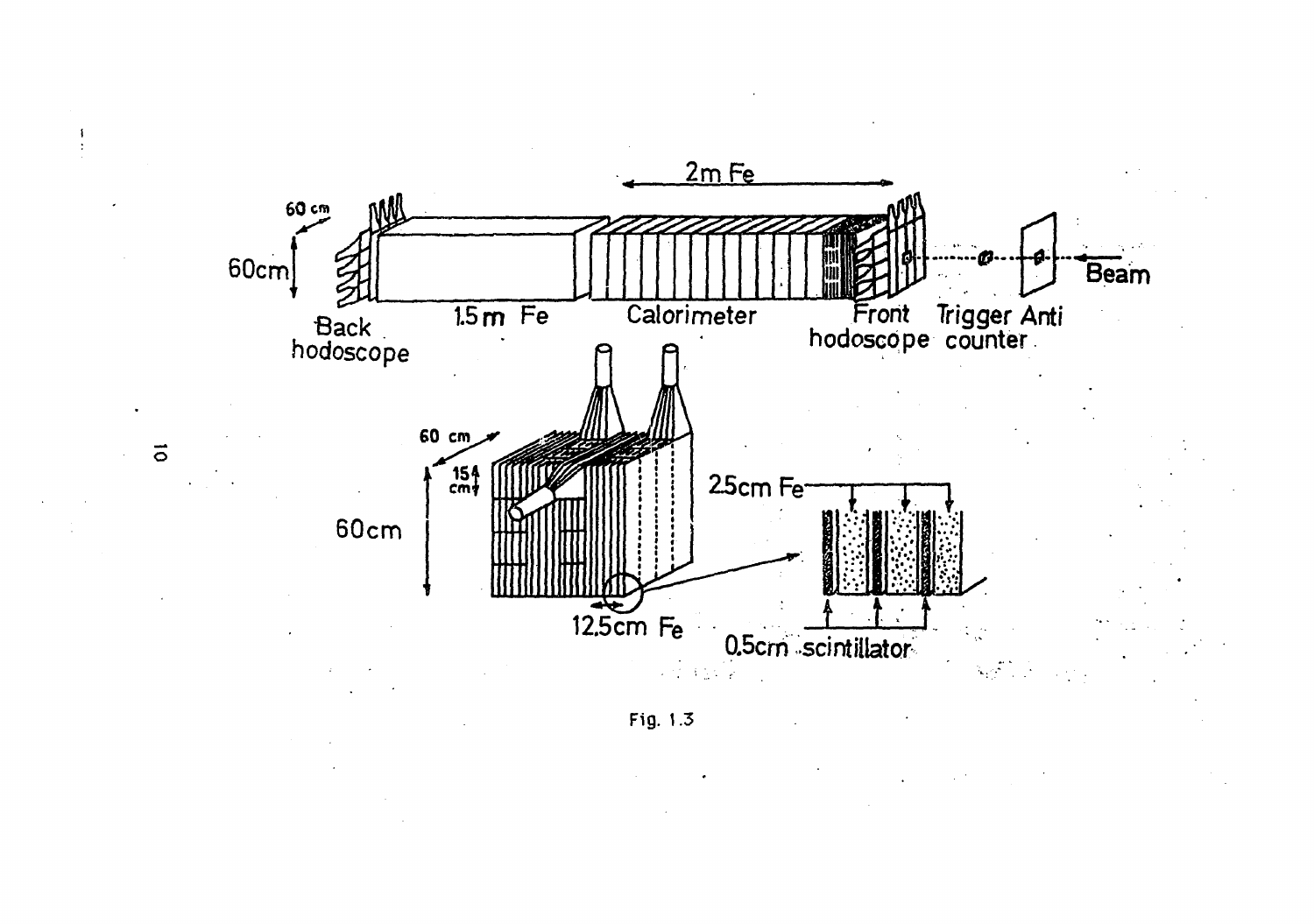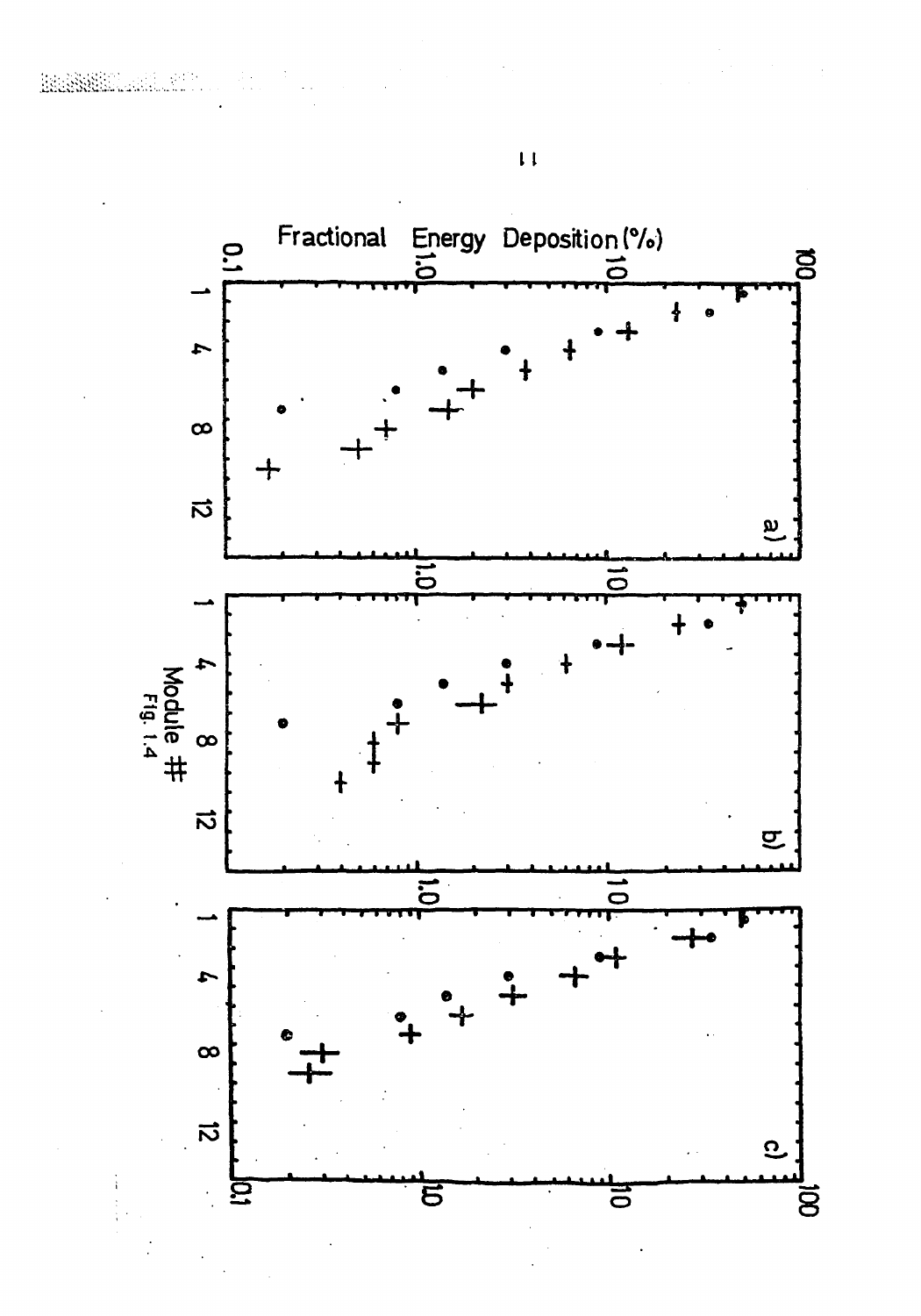

Fig. 1.5

 $12$  $\frac{1}{2}$ 

 $\sim$   $\sim$ 

والمستحدث والمرادي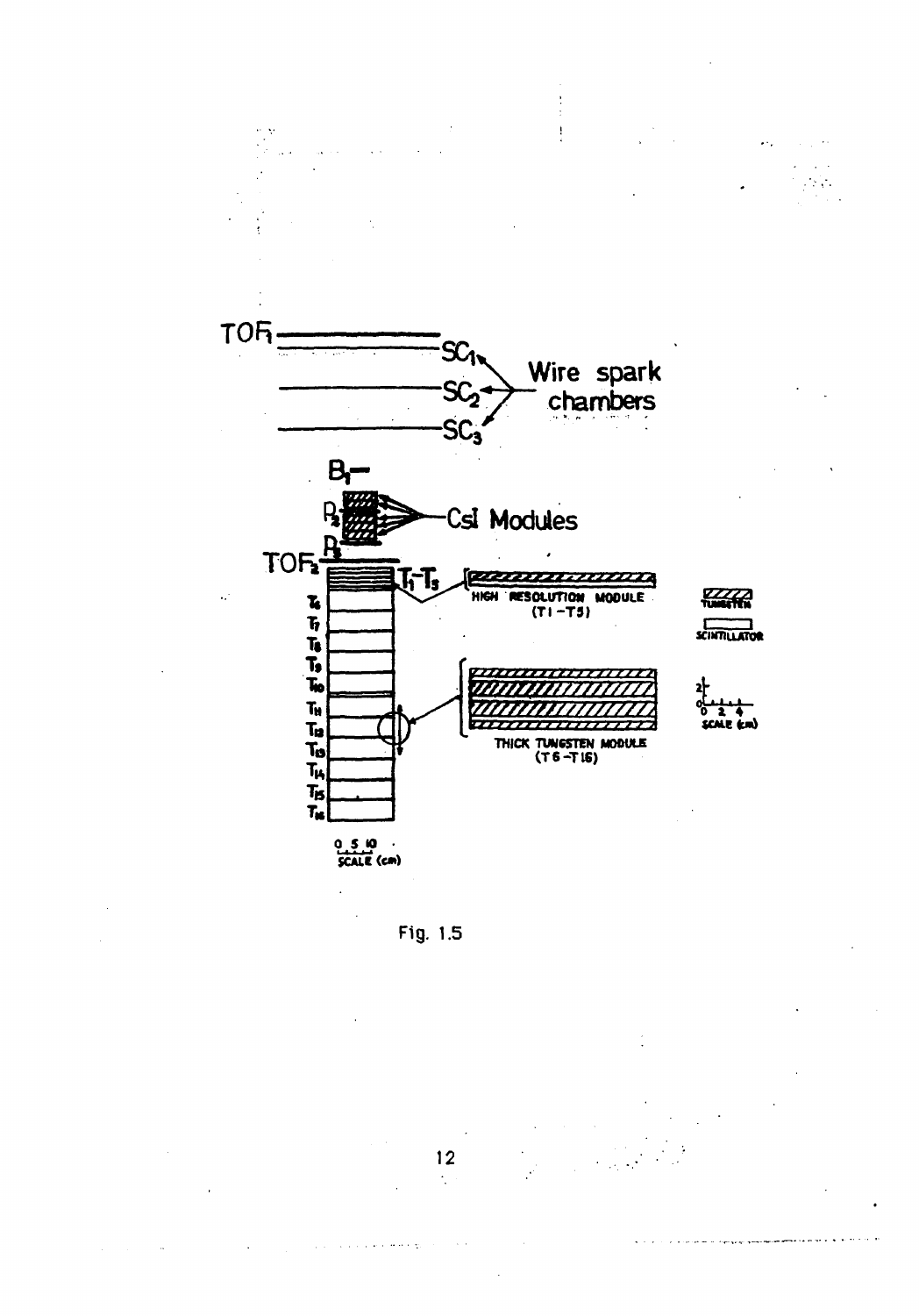

Fig. 1.6

13

 $\mathbb{R}^3$  $\sim$   $\frac{1}{2}$  ,  $\frac{1}{2}$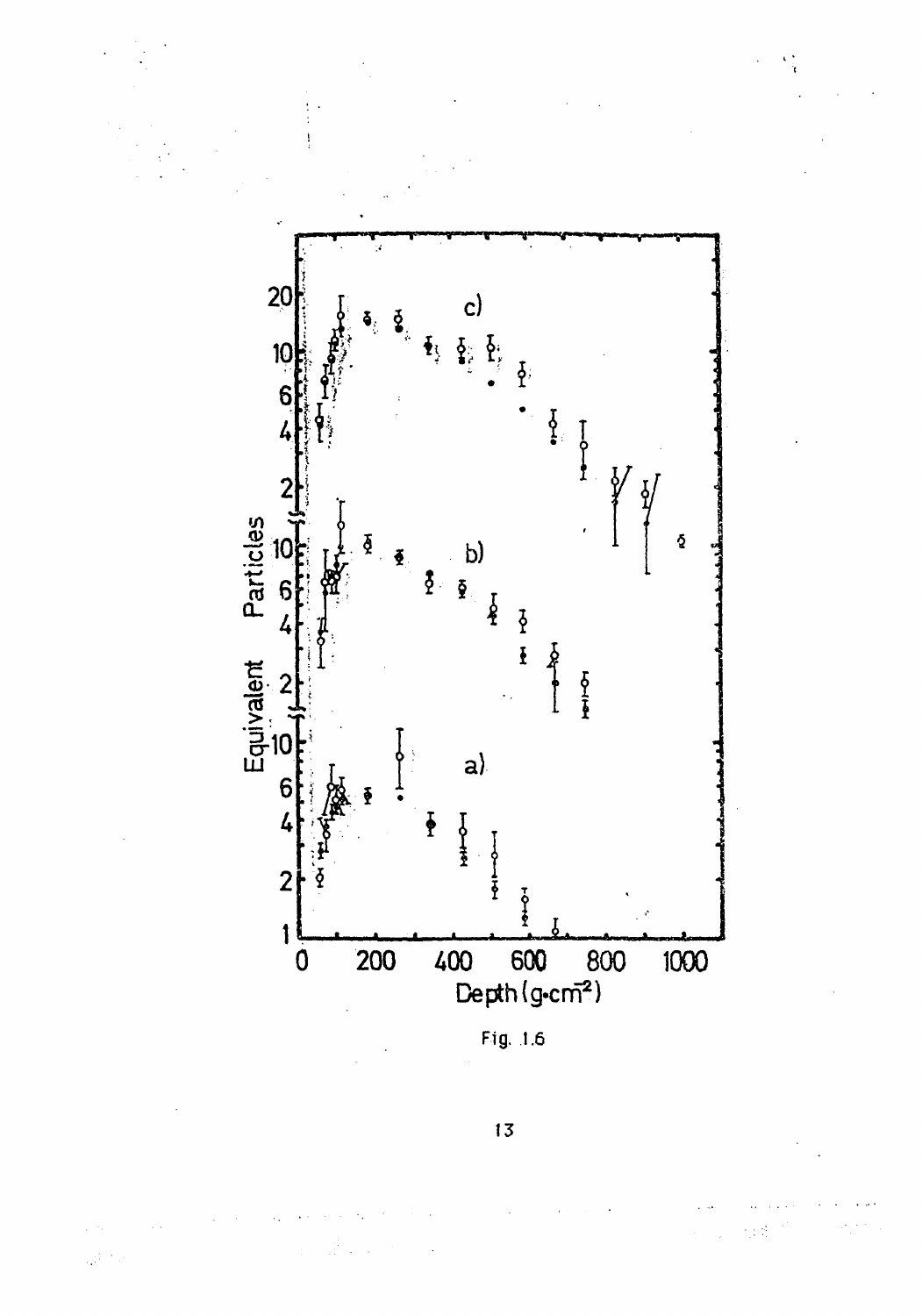

Fig. 1.7

 $14$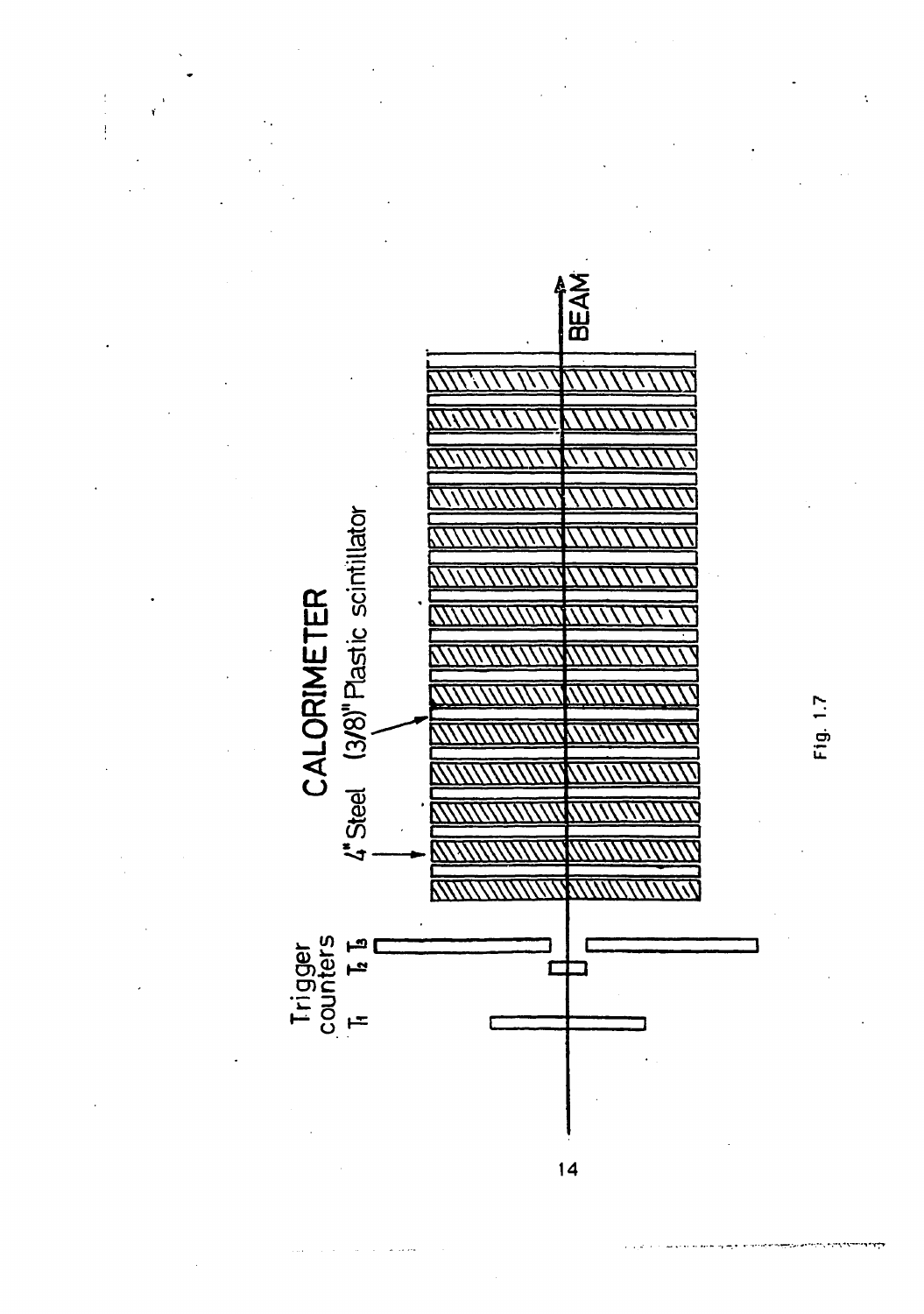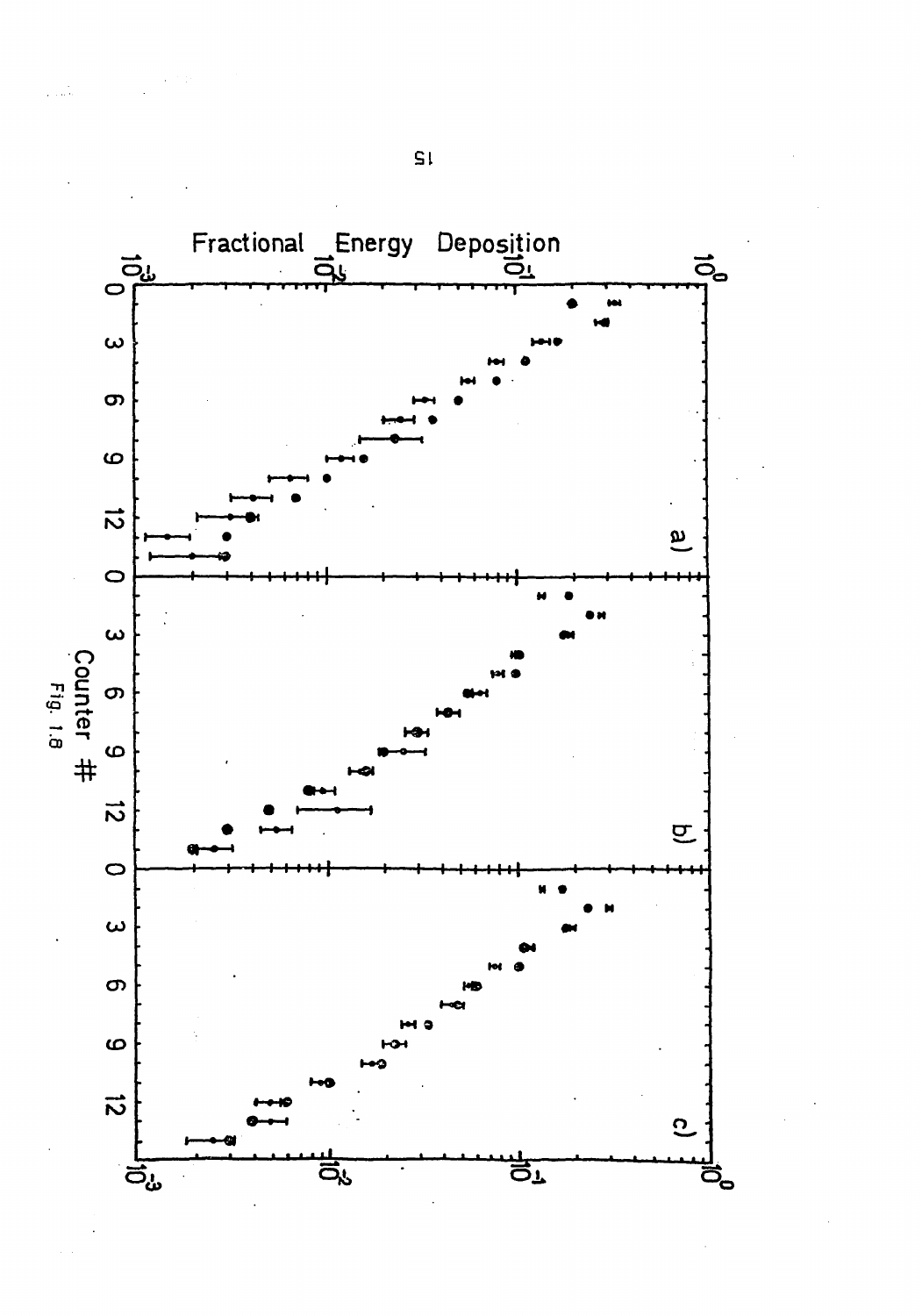

 $\sim$   $\sim$ 

et anne

an Comp

Persian dia

l,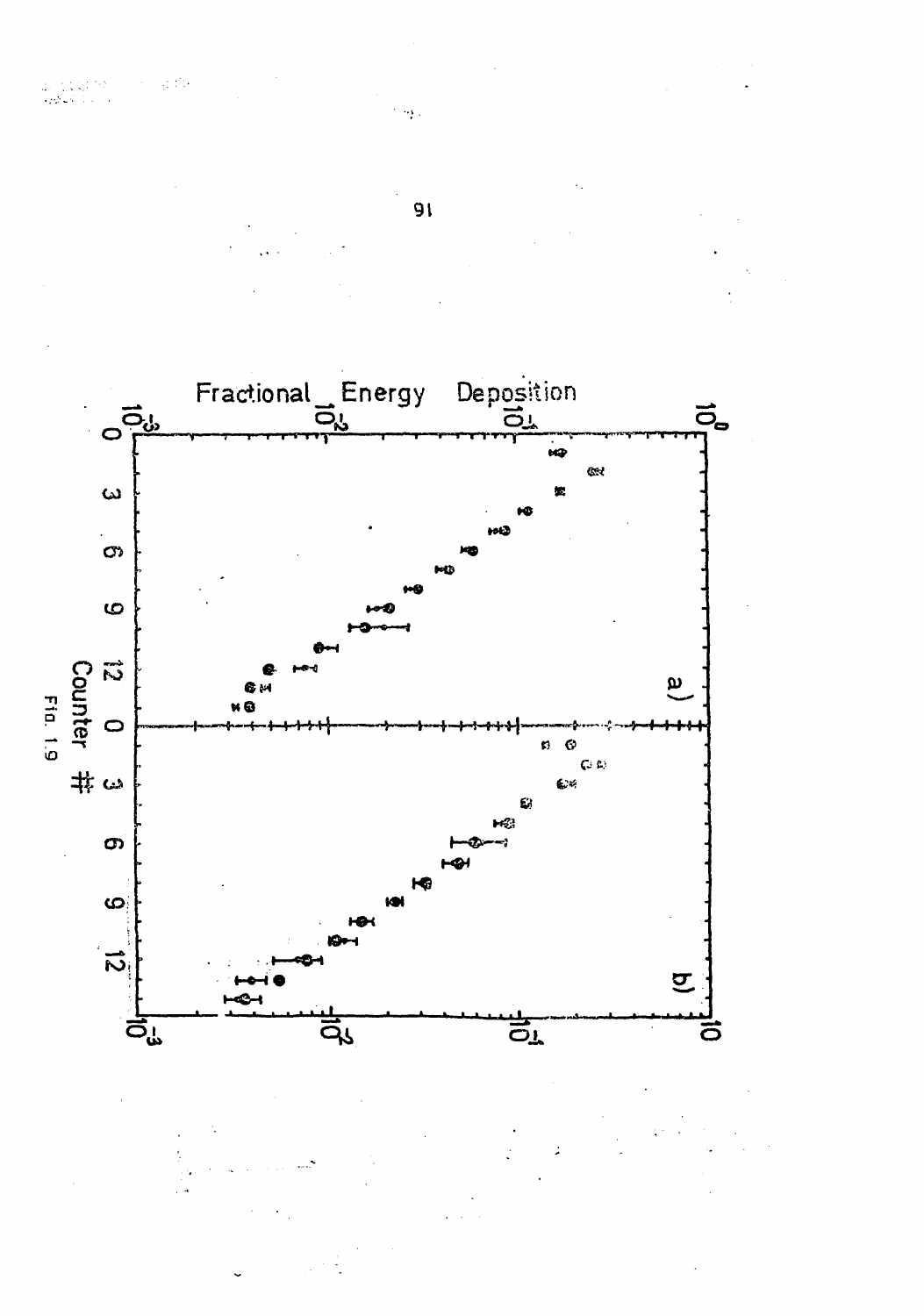

 $\vec{u}$ 

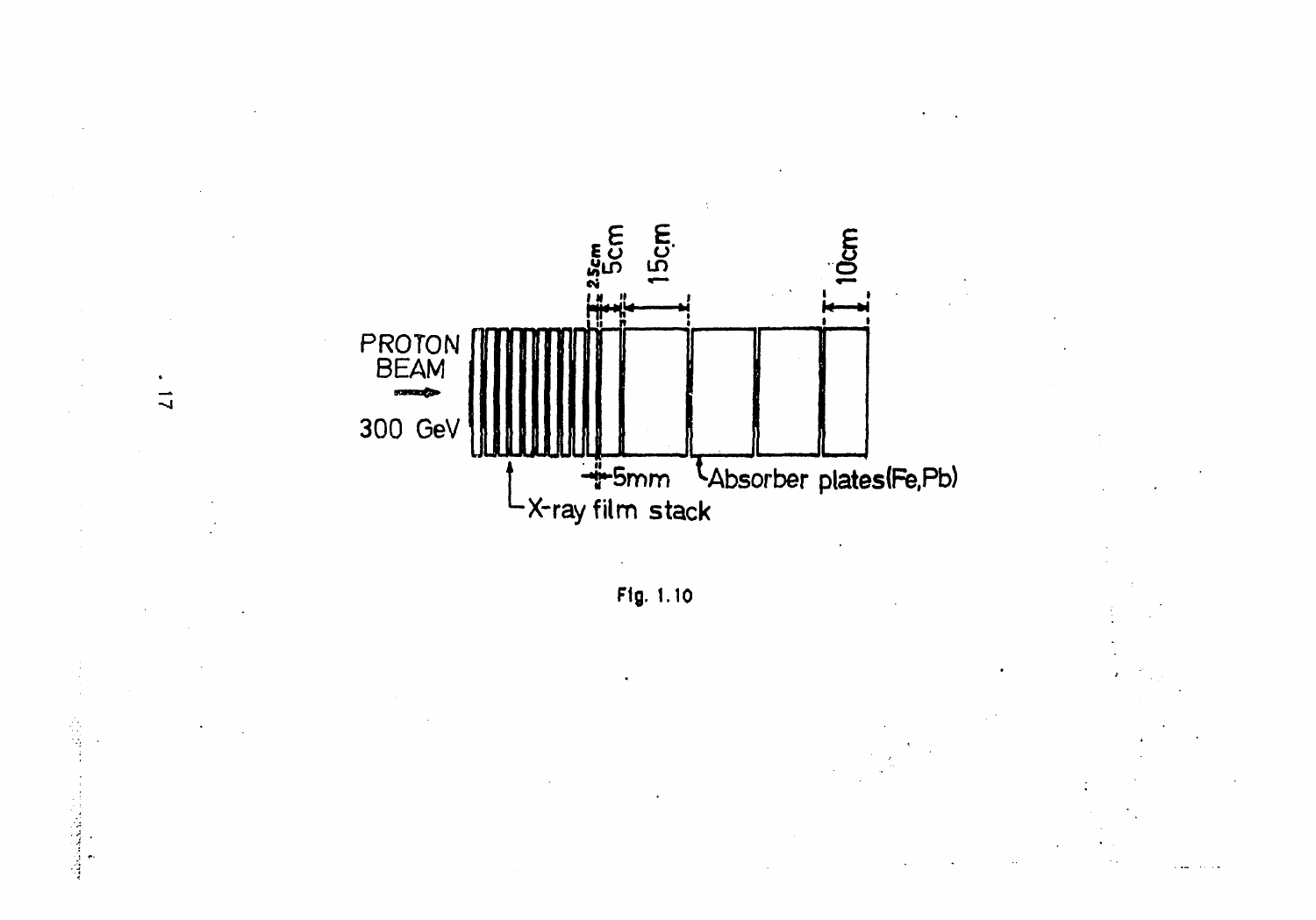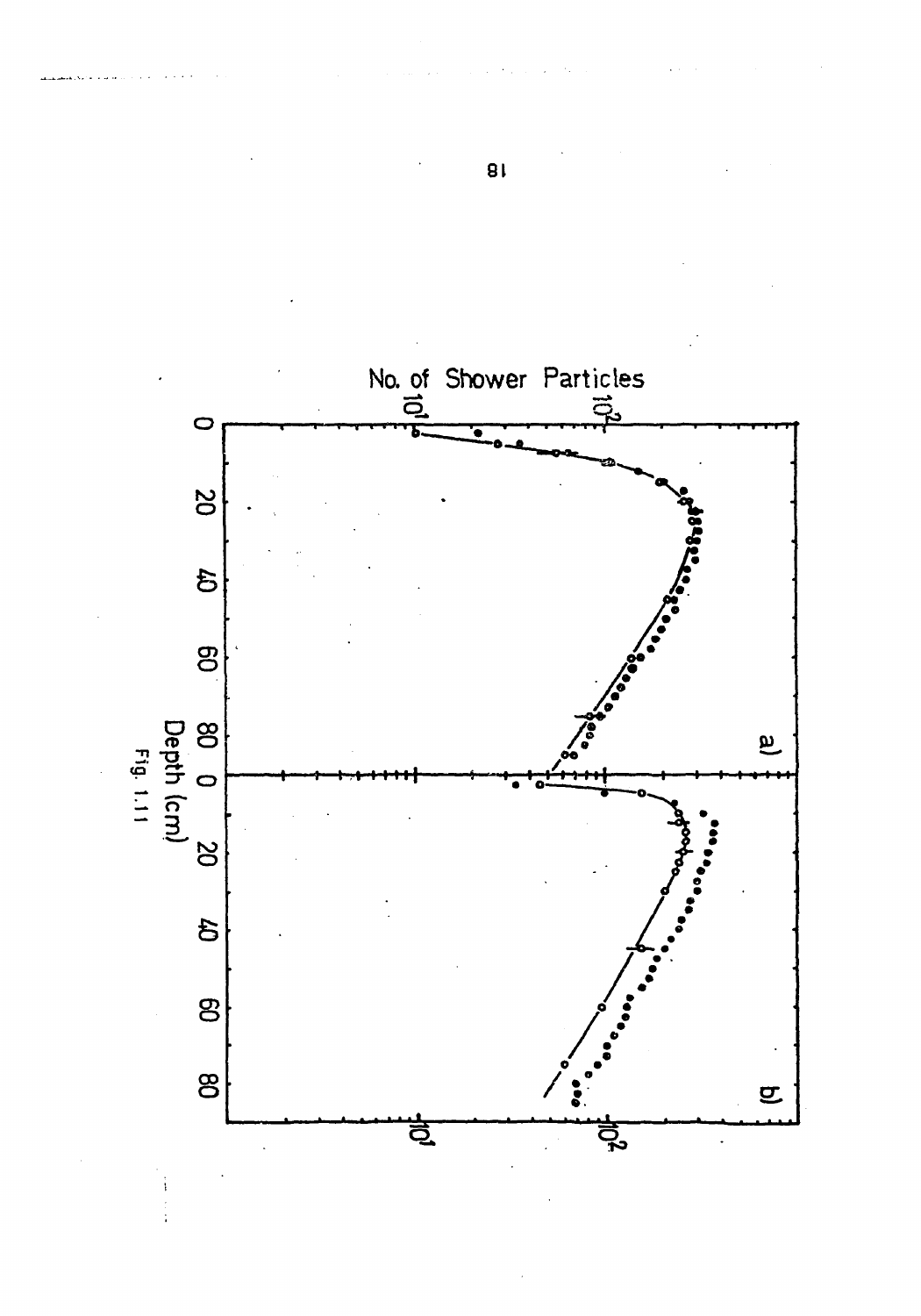

 $\mathcal{O}(\mathcal{O}_\mathcal{O})\to\mathcal{O}_\mathcal{O}$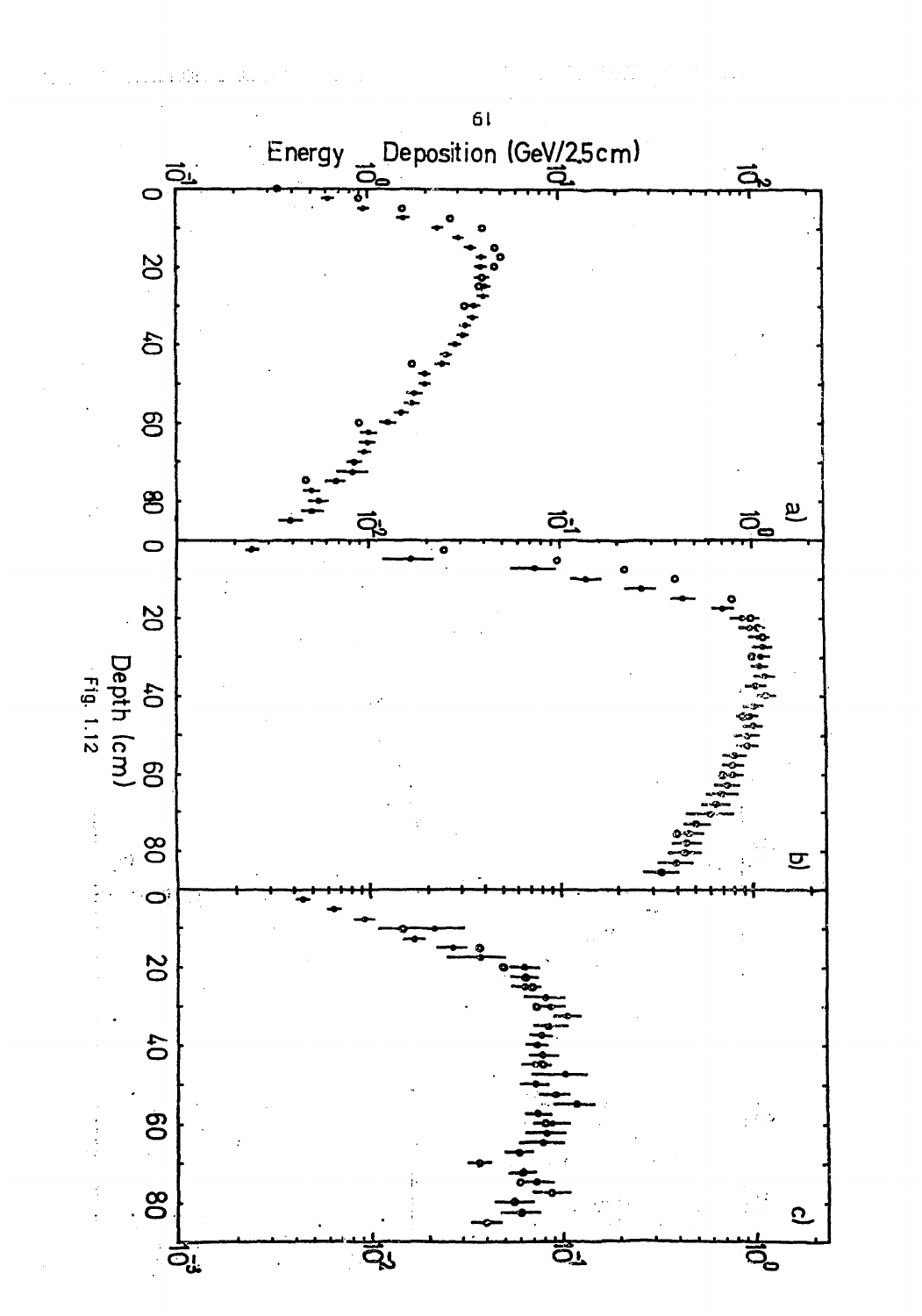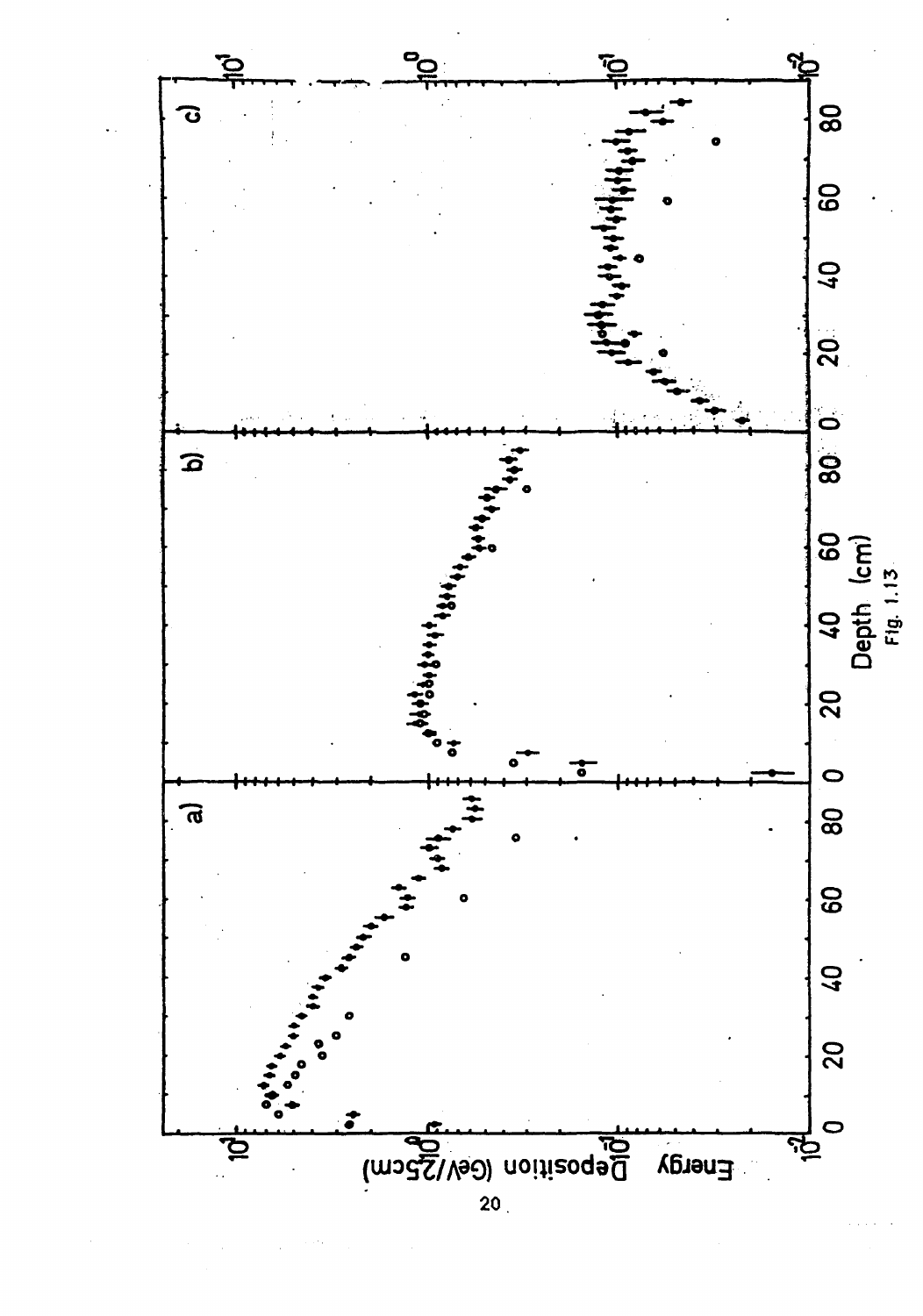[1] Layout of the CHARM prototype celorimeter. Each of the 19 modules consists of 22gcm<sup>-2</sup> merble, 1.5gcm<sup>-2</sup> Al end 3gcm<sup>-2</sup> plastic scintillator.  $\mathcal{L}^{\pm}$ 

 $\mathcal{L}^{\text{max}}_{\text{max}}$  $\mathcal{L}(\mathcal{L})$  , we have  $\mathcal{L}(\mathcal{L})$  and [2] Frectional evergy deposition in the columnater madules  $\bullet$  -  $\bullet$ xp.[7];  $\ddagger$  - MARS10; number of shower histories N=10000; energy cutoff – 30ffeV,  $\epsilon$ ) –  $E_0 = 16eV$ , b) –  $E_0 = 20$ sV, c) –  $E_0 = 30$ sV, d)  $-E_0 = 56$ eV, e)  $E_0 = 66$ eV.

[3] Layout of the CDHS calorimeter prototype.

[4] Fraction of the total shower energy detected ( $\epsilon = [8]$ ) and csiculated( $+ -$  MARS 10) in each csicrimeter module,  $N = 10000$ , the cutoff energy is a)  $10$ MeV, b)  $-20$ MeV and c)  $-30$ MeV.

[5] Scole drawing of the apparatus and the tungsten modules. SC1, SC2 sh6 SC3 src wire spork chambers; TOF1, TOF2. 92, PS out 51 are pleatic actualistors. Each of the modules T1-T5 constitution of Egeratic continuing receibeger followed by 6.5mm thick aget of Bestic. Decime the 12-115 modules consist of 4 legers of these consistions of modetic intages in electronic closers with 26.3gcm<sup>-2</sup> of tungsten somethic court international courts

16 The system manufacturers and the constructions of the cascade as subdivide at adjuste of the derivative of  $\xi$  = exp. data,  $\sigma$  = mARS10), a)  $\sim$ GeV/s what  $\sim$  emerging the 10GeV/c, cutaff  $\sim$  50MeV; c)  $\sim$ MERRING WHOM HIMMAN THE TIME

We Community that I are the communitien.

 $\begin{array}{lll} \text{where}&\text{if}(\alpha,\beta)=(\beta,\gamma) & \text{if}(\alpha,\beta)=(\gamma,\gamma) & \text{if}(\alpha,\beta)=\text{if}(\alpha,\beta)=\text{if}(\alpha,\beta)=\text{if}(\alpha,\beta)=\text{if}(\alpha,\beta)=\text{if}(\alpha,\beta)=\text{if}(\alpha,\beta)=\text{if}(\alpha,\beta)=\text{if}(\alpha,\beta)=\text{if}(\alpha,\beta)=\text{if}(\alpha,\beta)=\text{if}(\alpha,\beta)=\text{if}(\alpha,\beta)=\text{if}(\alpha,\beta)=\text{if}(\alpha,\beta)=\text{if}(\alpha,\beta)=\text{if}(\alpha,\beta)=\text{if}$ in the mediation of the front and the mediation of the mediation of the mediation of the mediation of the medi  $\label{eq:3.1} \mathbf{1}_{\mathcal{M}}=\mathbf{1}_{\mathcal{M}}\mathbf{1}_{\mathcal{M}}\mathbf{1}_{\mathcal{M}}\mathbf{1}_{\mathcal{M}}\mathbf{1}_{\mathcal{M}}\mathbf{1}_{\mathcal{M}}$ Part is the

 $\alpha$  activities in the contract of the contract of  $\Gamma_0$  is  $\Gamma_0$  in  $\beta$  and  $\alpha$  and  $\alpha$  is a contract of the contract of  $\alpha$  and  $\beta$  is  $\Gamma_0$  is  $\beta$  is  $\beta$  defined in  $\alpha$  is a contract of the contract of the c of a besidive hockens in a manuele LI SAM LE LAGGER LE PLAN DE L'IMBOT BOTÉVILLE BODO.

case in creating the company of the control of the charmher.

 $\mathcal{O}(\mathcal{O}(\log n))$  . The second contribution of the second contribution of the second contribution of  $\mathcal{O}(\log n)$ 

is it summer a received as the advanction of from a calcule read ( ) (b) algorithmentary results in the management particle is a 300669 proton;

 $\mathbb{R}^n$  ).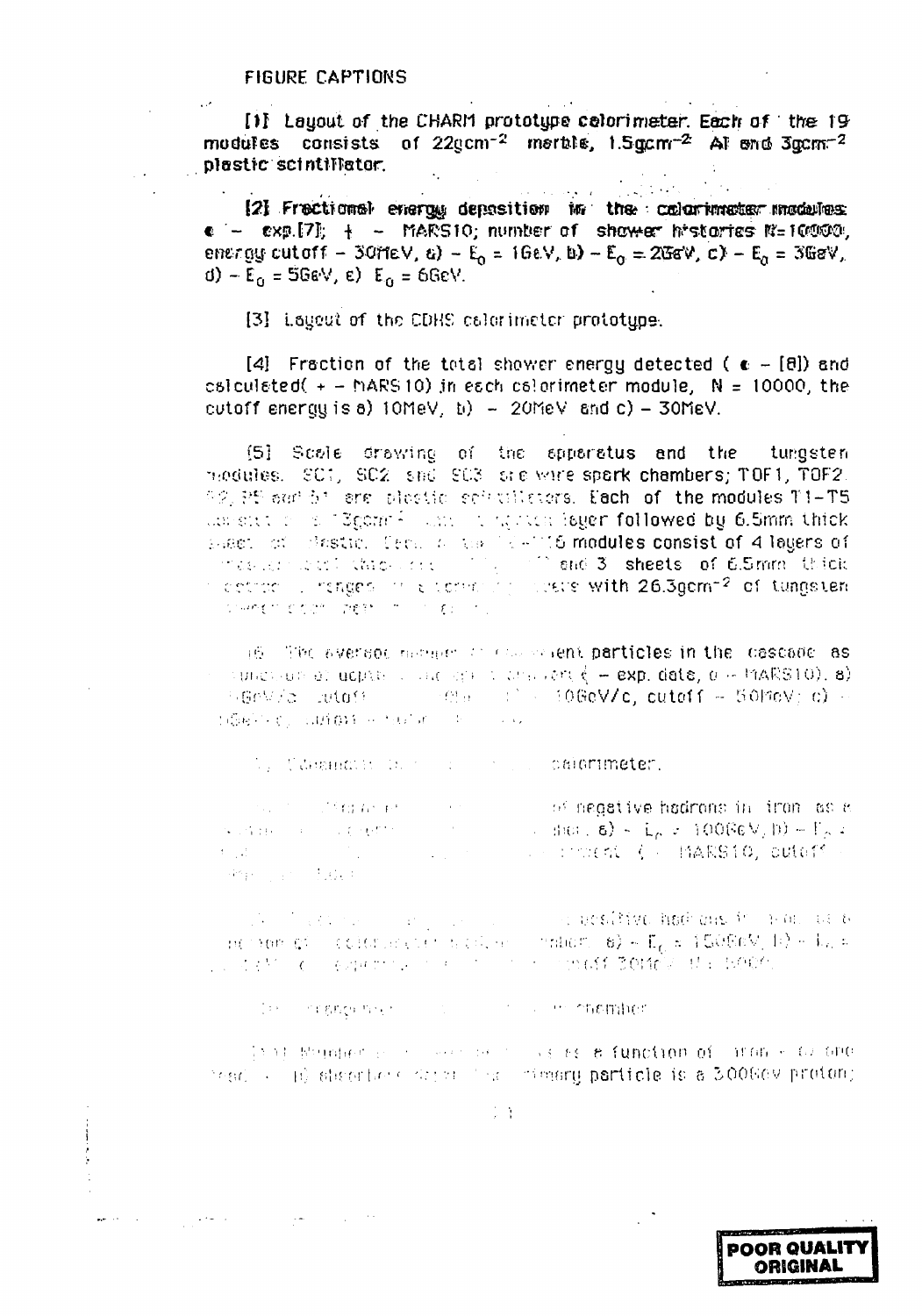solid lines are experiment;  $\bullet$  - MARS10, cutoff - 1Gey for iron, **0.9GeV for lead, N= 10000. .**

**112] Longitudinal energy deposition in the iron absorber (in arbitrary units) at various radii, а) 0<r<0.5cm, b) 1cm<r<3cm, c) 10cm<r<15cm; о - experiment,+ - MARS 10.**

**[13] The same as in figure 12 for the lead absorber.**

 $\alpha$  is a set of  $\alpha$ 

 $\chi^2$  , and the second constraint of the second constraint  $\chi^2$ 

 $\mathcal{A}^{\mathcal{A}}_{\mathcal{A}}$  and  $\mathcal{A}^{\mathcal{A}}_{\mathcal{A}}$  and  $\mathcal{A}^{\mathcal{A}}_{\mathcal{A}}$  and  $\mathcal{A}^{\mathcal{A}}_{\mathcal{A}}$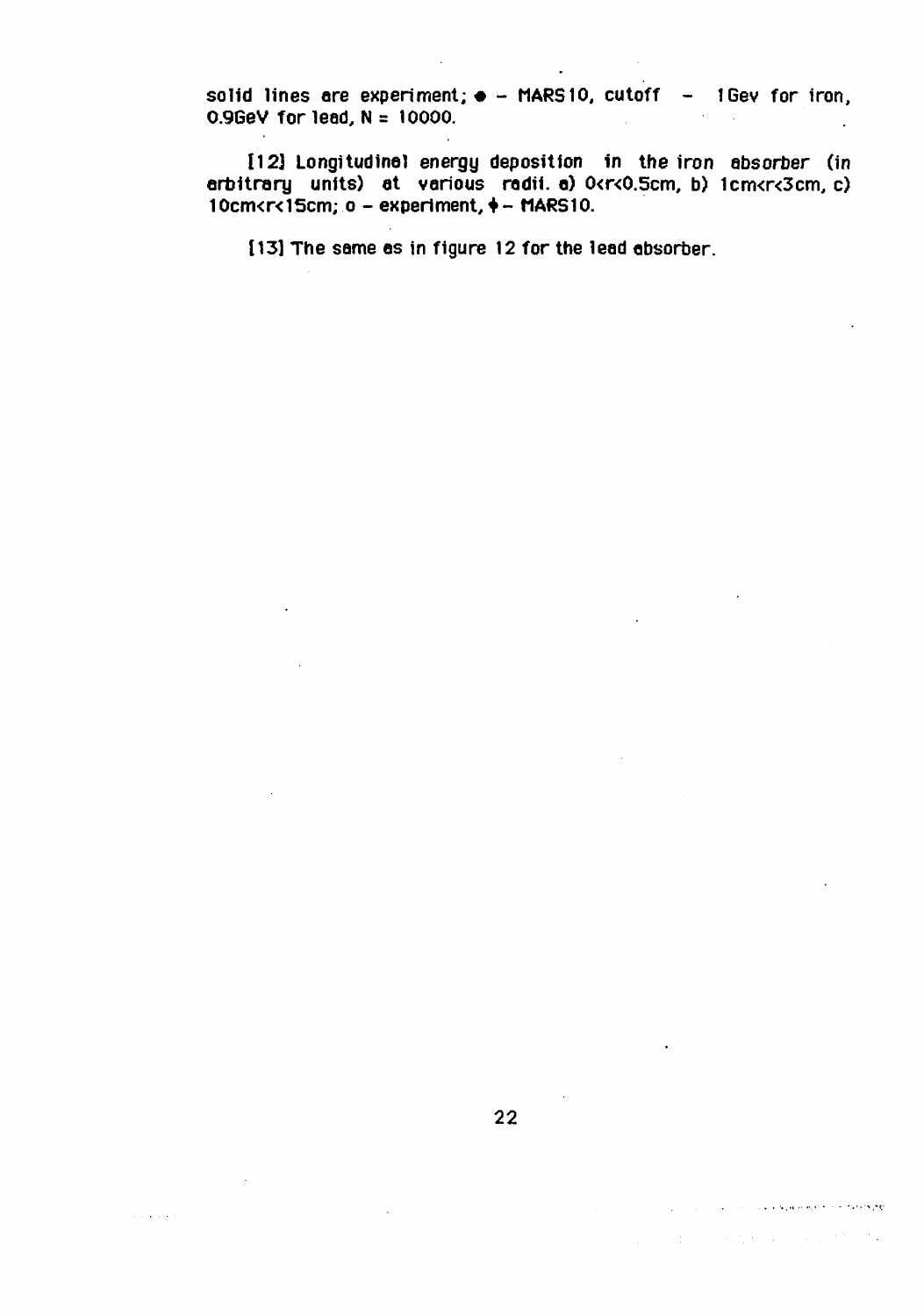#### **REFERENCES**

[1] A. N. Kalinovski, N. V. Mokhov and Yu. P. Nikitin, Passage of High Energy Particles Through Matter, Energoatomizdat, Moscow, 1985 (in Russion).

[2] P.A. Asrnio et al., CERN TIS-RP/106 (1983).

[3] A. Van Ginneken, Fermilab Report, FN-272 (1975).

[4] N. V. Mokhov, Preprint IHEP 82-168, Serpukhov, 1982.

[5] N. V. Mokhov and J. D. Cosseiri, Fermilab Report, FN- 424  $(1985)$ .

[6] P. Gorbunov et sl., Preprint ITEP-38, Moscow, 1983.

W. F. Cortamov et el., Preprint IMEP-53, Mascow, 1984.

 $\mathbb{Z}^{\ell}$  - R. Automowicz or a). Preprint CERN-EP/80-188 (1980).

「 、 Chandere et al. 関比、原じ (そこ 、(975).

On Conditionships at all, NIM, 147 175 (1977).

1) D. Cheenine et al., Phys. Rev. 010, 25 (1974).

 $(12)$  D. Chesmire et al., Phus, Rev.  $(012)$ , 2587 (1975).

 $\pm 3$  b. Berish et al., NIM, 116, 413 (1974).

14: 0 Barish et 6), NIM 130 31 (1975).

(3) Y. MULGRI et 6), NIM, A236 2141985).

(6) S. Cien and A. Van Ginneken, Fermilab Report, FN-514 1969).

The manuscript was received 28th Febr. 1991.

a da a com<mark>menta de c</mark>omposición de composición de la composición el proporciones <del>de la proporció</del>n

 $\sim 10^{-11}$ 

 $\sim$  .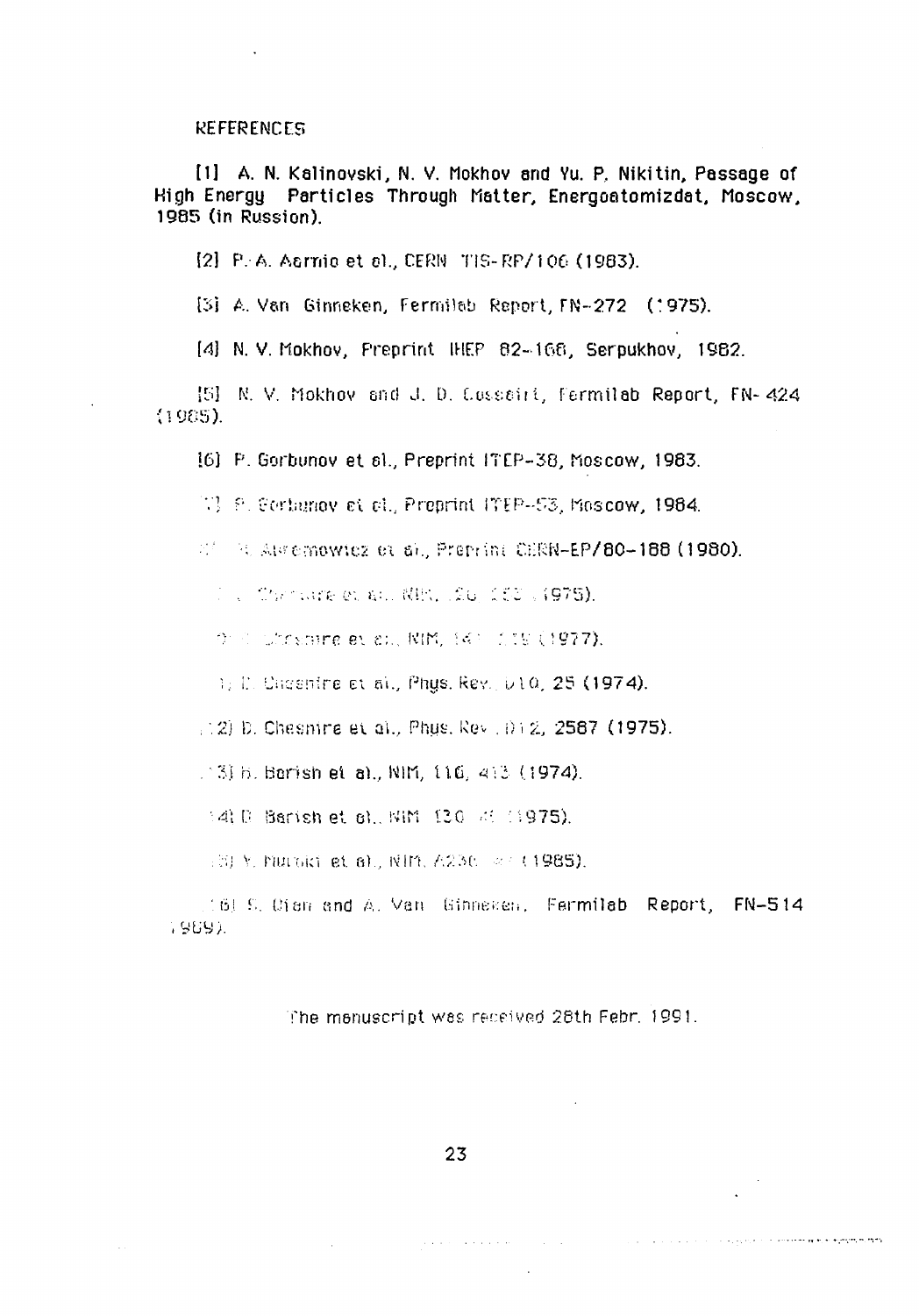Ц.А.АМАТУНИ, Э.А.МАМИДЖАНЯН, Х.Н.САНОСЛИ МОДЕЛИРОВАНИЕ АЛРОННЫХ ЛИВНЕЙ МЕТОДСМ МОНТЕ-КАРЛО **ЧАСТЬ I: СРАВНЕНИЕ РЕЗУЛЕТАТОВ РАСЧЕТОВ ПРОГРАММОЙ MARS IO** С РЕЗУЛЬТАТАМИ ЭКСПЕРИМЕНТОБ (на английском языке Редактор А.С.Е. Технический осветств д.С. дорека.

**Подписано в перед. В/MR-92x. GODMAY 60x84x75 Mosevers never and the present of** Tepex 100 bra. H. 10 L Зан. тип. 062 Muneue 3648  $\label{thm:main}$  where<br>the primary finds that the fit are negligible than the first  $t=1,\ldots,$ .<br>I 1986 se romana mentrataman nyaéta di vétas, chatalogo vitar ma napoletica deleti indexity (version). MINGUATANO CON CONTRACTOR CONSIGNATION

Spenan-36, yn american and senan-